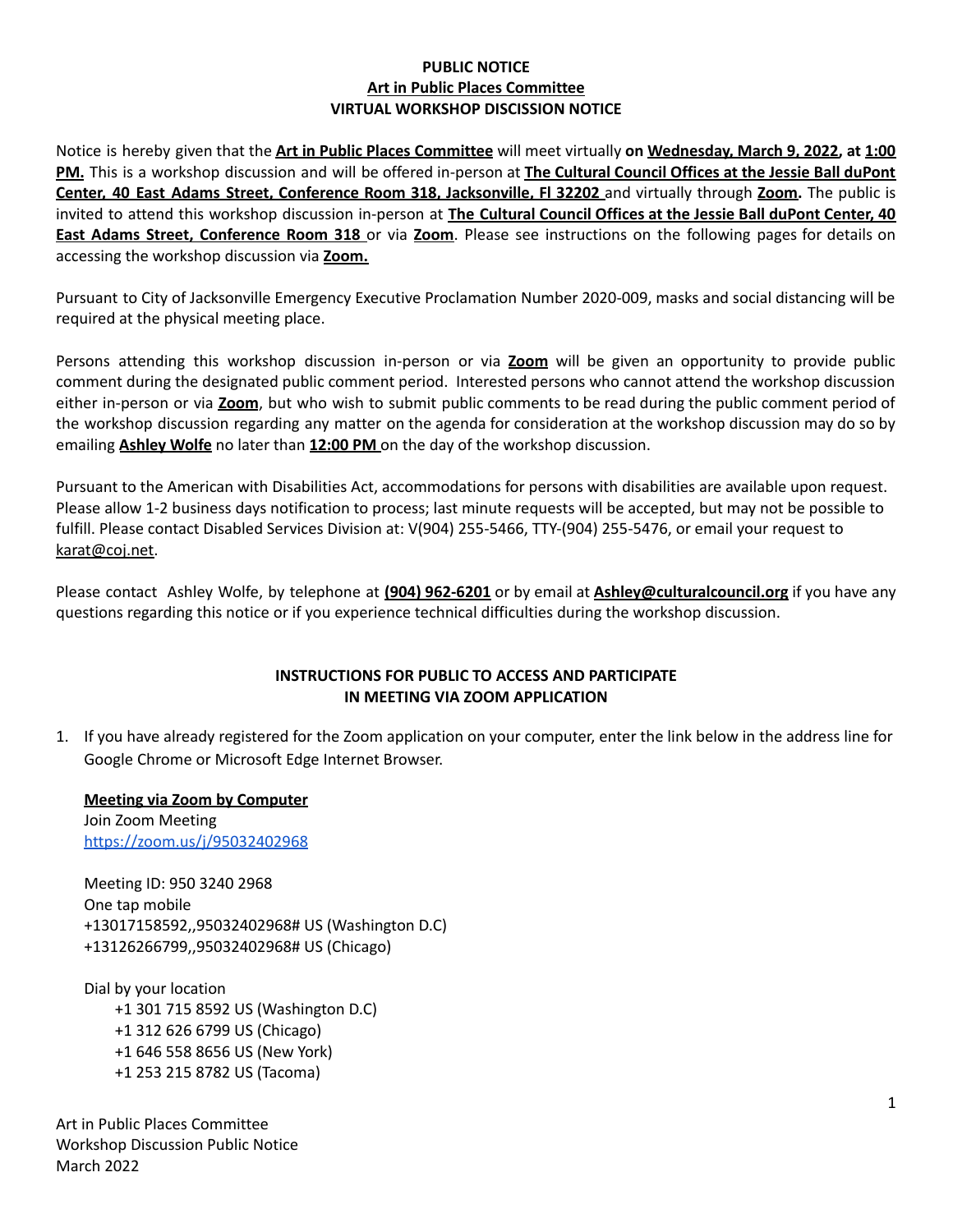+1 346 248 7799 US (Houston) +1 669 900 9128 US (San Jose) Meeting ID: 950 3240 2968 Find your local number: <https://zoom.us/u/acuR7Xx94i>

# **Public Comment**

\*\* At the beginning of public comment, the Chair of **the Art in Public Places Committee** will establish a time period for each speaker that is no more than **(3) three minutes** per speaker.

- All participants who wish to participate in public comment during the meeting must log into Zoom with his/her full name.
- The Chair will only call on speakers using the "RAISE HAND" feature located within the Zoom app. Click on "Participants" button at the bottom of the screen and then scroll down and click on "Raise Hand." You must have a microphone, video camera, and speakers on your computer to participate with the "RAISE HAND" function.
- Wait to be recognized for your public comment time by the Chair
- Begin speaking after the Chair has recognized your turn during public comment
- 2. To access the meeting on Zoom through your COMPUTER if you have not registered for Zoom, follow these **instructions:**
	- **●** Sign up for the Zoom application by **typing – Zoom.US – into Google Chrome or Microsoft Edge Internet Browser.**
	- **Go to: JOIN A MEETING** on Dash Board.
	- Enter the Zoom meeting ID and meeting password listed below:

Meeting ID: **950 3240 2968.**

#### **Public Comment**

\*\* At the beginning of public comment, the Chair of **the Art in Public Places Committee** will establish a time period for each speaker that is no more than no more than **(3) three minutes** per speaker.

- All participants who wish to participate in public comment during the meeting must log into Zoom with his/her full name.
- The Chair will only call on speakers using the "RAISE HAND" feature located within the Zoom app. Click on "Participants" button at the bottom of the screen and then scroll down and click on "Raise Hand." You must have a microphone, video camera, and speakers on your computer to participate with the "RAISE HAND" function.
- Wait to be recognized for your public comment time by the Chair
- Begin speaking after the Chair has recognized your turn during public comment

Art in Public Places Committee Workshop Discussion Public Notice March 2022